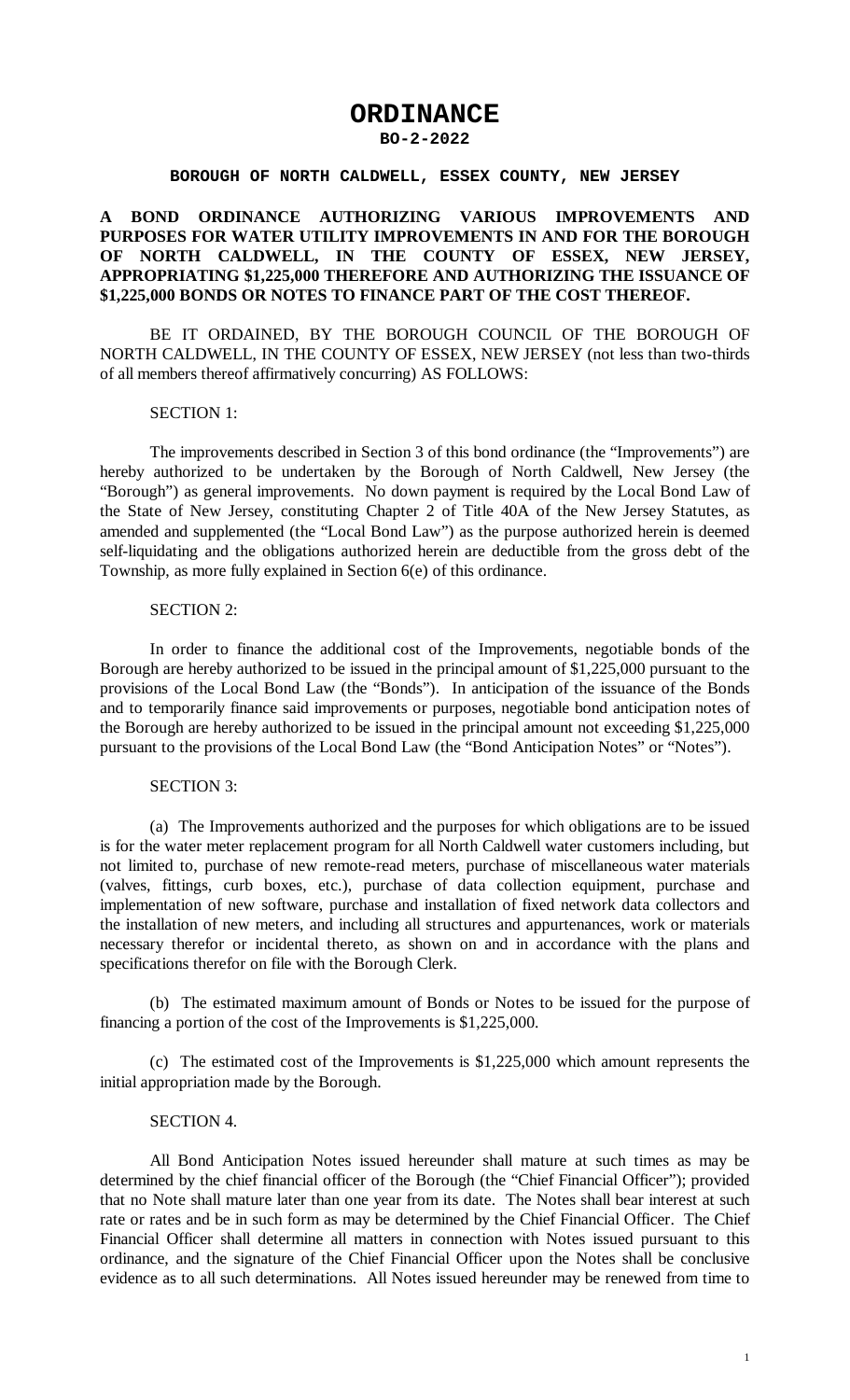time subject to the provisions of Section 8(a) of the Local Bond Law. The Chief Financial Officer is hereby authorized to sell part or all of the Notes from time to time at public or private sale and to deliver them to the purchasers thereof upon receipt of payment of the purchase price plus accrued interest from their dates to the date of delivery thereof. The Chief Financial Officer is directed to report in writing to the Borough Council of the Borough at the meeting next succeeding the date when any sale or delivery of the Notes pursuant to this ordinance is made. Such report must include the amount, the description, the interest rate and the maturity schedule of the Notes sold, the price obtained and the name of the purchaser.

## SECTION 5:

The capital budget of the Borough is hereby amended to conform with the provisions of this ordinance to the extent of any inconsistency herewith. The resolution in the form promulgated by the Local Finance Board showing full detail of the amended capital budget and capital program as approved by the Director, Division of Local Government Services, Department of Community Affairs, State of New Jersey is on file with the Borough Clerk and is available for public inspection.

## SECTION 6:

The following additional matters are hereby determined, declared, recited and stated:

(a) The Improvements described in Section 3 of this bond ordinance are not current expenses, and are capital improvements or properties that the Borough may lawfully make or acquire as general improvements, and no part of the cost thereof has been or shall be specially assessed on property specially benefited thereby.

(b) The average period of usefulness of the Improvements, within the limitations of the Local Bond Law, taking into consideration the respective amounts of all obligations authorized for the several purposes, according to the reasonable life thereof computed from the date of the Bonds authorized by this bond ordinance, is fifteen (15) years.

(c) The Supplemental Debt Statement required by the Local Bond Law has been duly prepared and filed in the office of the Borough Clerk and a complete executed duplicate thereof has been filed in the office of the Director, Division of Local Government Services, Department of Community Affairs, State of New Jersey. Such statement shows that the gross debt of the Borough, as defined in the Local Bond Law, is increased by the authorization of the Bonds and Notes provided in this bond ordinance by \$1,225,000 and the obligations authorized herein will be within all debt limitations prescribed by the Local Bond Law.

(d) An aggregate amount not exceeding \$225,000 for items of expense listed in and permitted under Section 20 of the Local Bond Law is included in the estimated cost of the Improvements, as indicated herein.

(e) This bond ordinance authorized obligations of the Borough solely for a purpose described in N.J.S.A. 40A:2-7(h). The obligations authorized herein are to be issued for a purpose that is deemed to be self-liquidating pursuant to N.J.S.A. 40A:2-47(a) and are deductible from gross debt pursuant to N.J.S.A. 40A:2-44(c).

### SECTION 7:

Any funds received from time to time by the Borough as contributions in aid of financing the purposes described in Section 3 of this Ordinance shall be used for financing said Improvements by application thereof either to direct payment of the cost of said Improvements or to the payment or reduction of the authorization of the obligations of the Borough authorized therefor by this Bond Ordinance. Any such funds received may, and all such funds so received which are not required for direct payment of the cost of said Improvements shall, be held and applied by the Borough as funds applicable only to the payment of obligations of the Borough authorized by this Bond Ordinance.